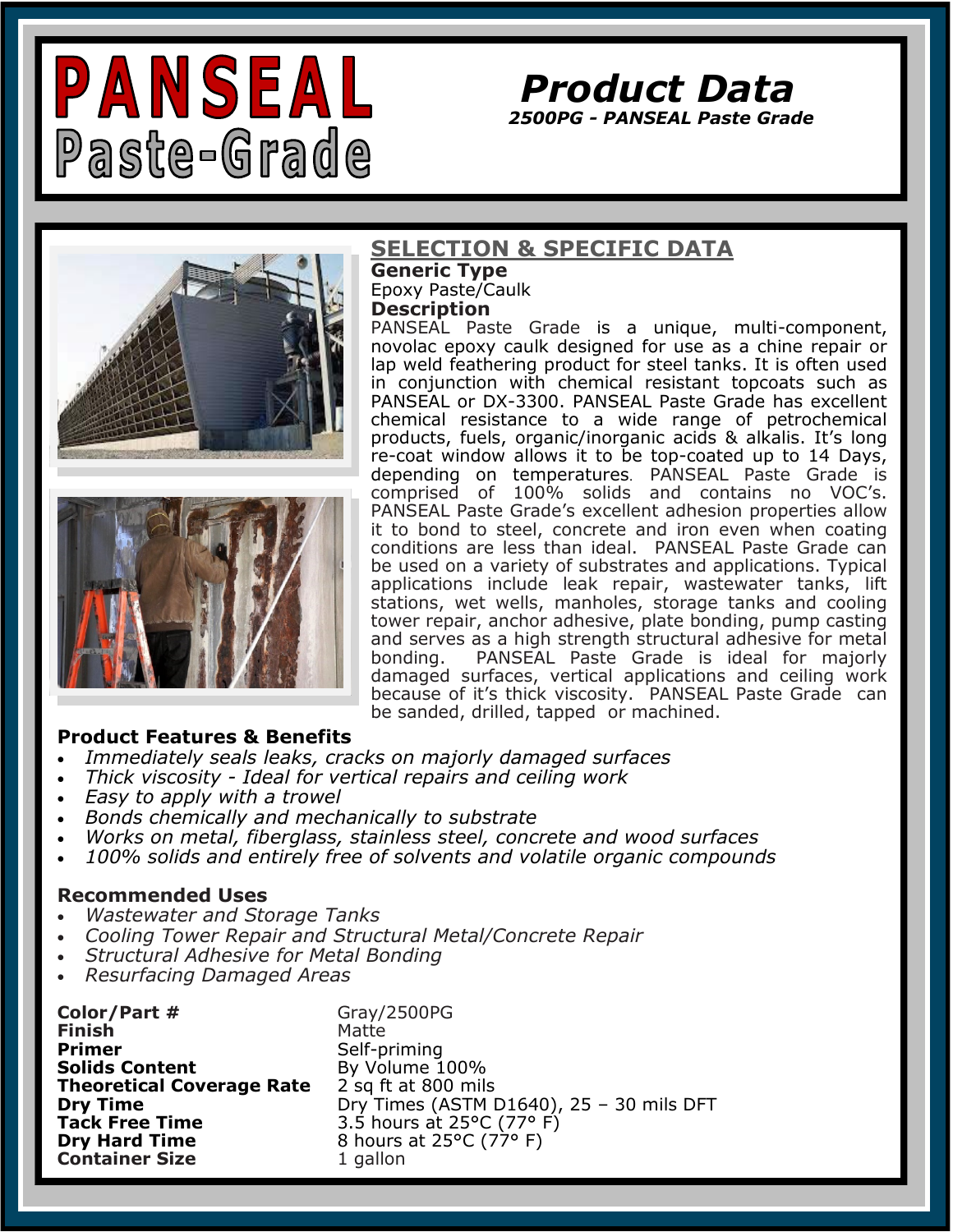

## *Product Data*

*2500PG - PANSEAL Paste Grade* 

 *2.*

#### **SUBSTRATES & SURFACE PREPARATION**<br>**General** Surfaces must be clean and drv. Rem **General** Surfaces must be clean and dry. Remove all dirt, dust, oil and all other contaminant. **Steel** Immersion: SSPC-SP10 Near White with jagged profile of 2.5 – 3.5 mils. Non-immersion: SSPC-SP6 1.5-3.0 mils SSPC-SP2 or SP3 are suitable cleaning methods for mild environments. **Concrete or CMU** Concrete must be cured 28 days at 75°F (24°C) and 50% relative humidity or equivalent. Prepare surfaces in accordance with ASTM D4258 Surface Cleaning of Concrete and ASTM D4259 Abrading Concrete. Voids in concrete may require surfacing. Mortar joints should be cured a min of 15 days. Prime with Dynesic DX-1100 Concrete Primer. *\* Dynesic DX-1100 primer must be applied prior to application on concrete surfaces. \* For previously painted surfaces contact Dynesic Technical Service Department.*  Use a flame to sweat out oil from deeply impregnated surfaces. Stabilize cracks by drilling the extremities. Long cracks should be drilled, tapped and bolted every few inches. Vee-out all cracks using a file. De-grease using clean rags. **MIXING & THINNING Mixing** Power mix separately, then combine and power mix. DO NOT MIX PARTIAL KITS. **Thinning** Up to 8% w/ Acetone or Xylene \* *Use of thinners other than those supplied or recommended by Dynesic may adversely affect product performance and void product warranty, whether expressed or implied.*  **Ratio** 3:1 Ratio (A to B) by Volume **Pot Life** 45 minutes in 8 fl oz mass at 25°C (77°F) *\* Do not keep the blended coating in the original container unless immediate use is planned. Otherwise, exothermic heat created during the curing process will considerably shorten the pot life. Pour the coating into a rolling tray or large aluminum-basting pan. Try to keep the depth of the coating in the tray below 3/8".*  **APPLICATION EQUIPMENT GUIDELINES** Listed below are general equipment guidelines for the application of this product. Job site conditions may require modifications to these guidelines to achieve the desired results. **Application (General)** This is a 100% solids coating and may require adjustments in application techniques. Apply directly on to the prepared surface with the plastic applicator or spatula provided. Press down firmly to remove entrapped air, fill all cracks, and ensure maximum contact with the surface. Use reinforcement tape over holes and cracks. Fully machinable using conventional tools once cured. **Brush & Roller Brush or roller can be used to smooth uncured surface with solvent if** desired. **CLEANUP & SAFETY Cleanup** Use MEK or Acetone. In case of spillage, absorb and dispose of in accordance with local applicable regulations. **Safety** Read and follow all caution statements on this product data sheet and on the SDS for this product. Wear protective clothing, gloves and use protective

cream on face, hands and all exposed areas.